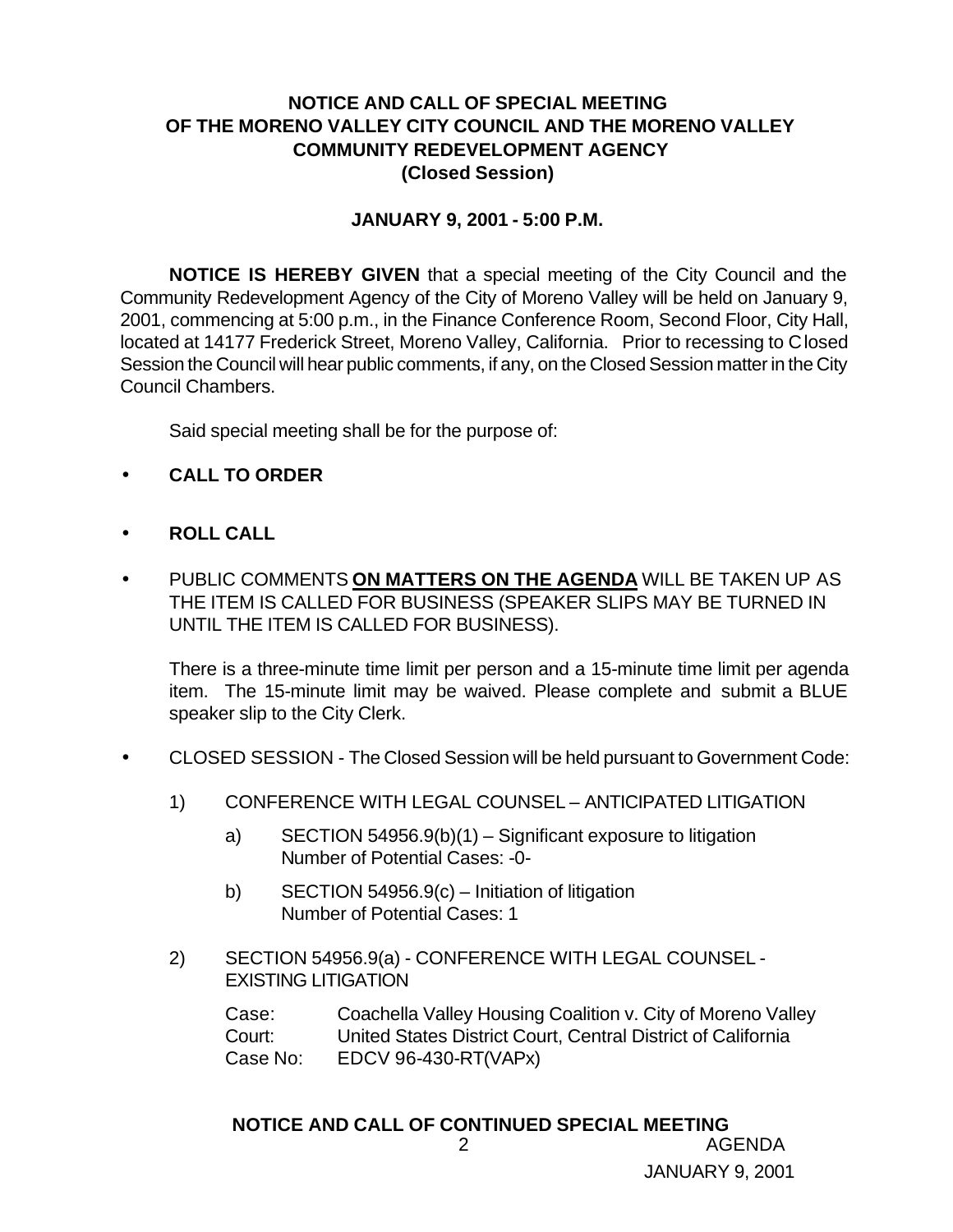# **OF THE MORENO VALLEY CITY COUNCIL**

#### **JANUARY 9, 2001 – 6:00 P.M.**

**NOTICE IS HEREBY GIVEN** that a continued special meeting of the Moreno Valley City Council will be held on January 9, 2001, commencing at 6:00 P.M. in the City Council Chamber, City Hall, located at 14177 Frederick Street, Moreno Valley, California.

Said special meeting shall be for the purpose of:

# **AGENDA**

- **CALL TO ORDER**
- **PLEDGE OF ALLEGIANCE**
- **INVOCATION –** Pastor O.J. Philpot, Christ Community Church
- **ROLL CALL**
- **INTRODUCTIONS**

## **E. PUBLIC HEARINGS**

E1. PUBLIC HEARING ON MATERIAL BREACHES RELATING TO CABLE TELEVISION LICENSES (CONTINUED FROM DECEMBER 19, 2000) (PUBLIC TESTIMONY CLOSED) (Report of: Assistant City Manager) Recommendation: That the City Council hold a public hearing to take evidence and make a determination and findings concerning allegations of material breaches relating to the cable television licenses in the City of Moreno Valley.

After taking evidence and/or testimony, the City Council may:

- 1. Continue the public hearing for receipt of additional evidence/testimony.
- 2. Close the public hearing and determine no franchise breach has occurred as to either TCI or ACT-V Franchise.
- 3. Close the public hearing, determine that franchise breach has occurred as to TCI Franchise, ACT-V Franchise, or both, and direct staff to prepare a formal resolution for adoption at the next meeting, making appropriate findings of fact and ordering appropriate corrective action.

## **ADJOURN TO REGULAR MEETING**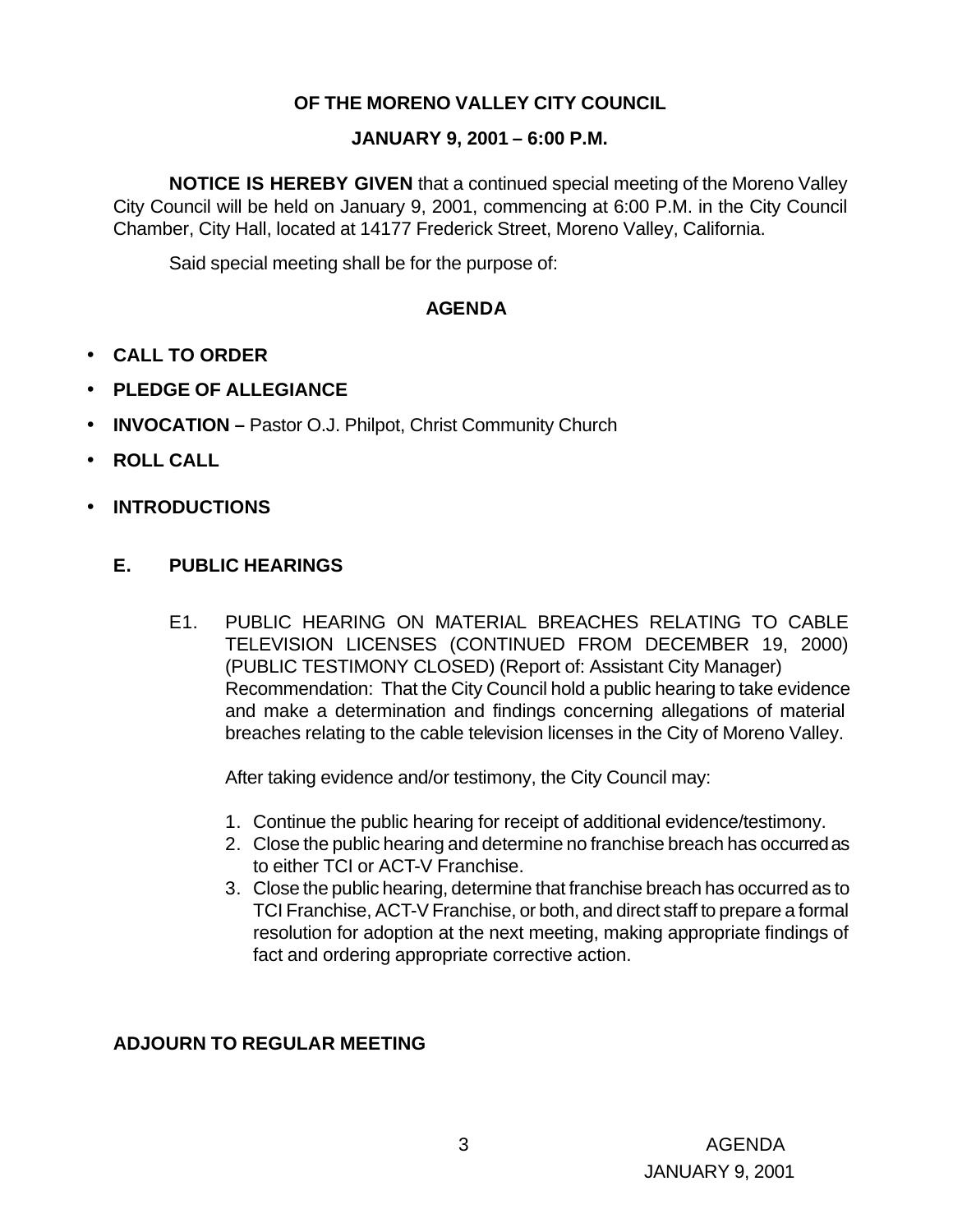# **AGENDA REGULAR MEETING OF THE MORENO VALLEY CITY COUNCIL JANUARY 9, 2001 – 7:00 P.M.**

(or as soon thereafter as the Special Meeting is concluded)

- **CALL TO ORDER**
- **ROLL CALL**
- PUBLIC COMMENTS **ON ANY SUBJECT NOT ON THE AGENDA** UNDER THE JURISDICTION OF THE CITY COUNCIL (COMMENTS NOT CONCLUDED BY 7:30 P.M. WILL BE HEARD PRIOR TO CITY COUNCIL CLOSING COMMENTS AT THE END OF THE AGENDA)

There is a three-minute time limit per person. Please complete and submit a PINK speaker slip to the Bailiff.

• PUBLIC COMMENTS **ON MATTERS ON THE AGENDA** WILL BE TAKEN UP AS THE ITEM IS CALLED FOR BUSINESS, BETWEEN STAFF'S REPORT AND CITY COUNCIL DELIBERATION (SPEAKER SLIPS MAY BE TURNED IN UNTIL THE ITEM IS CALLED FOR BUSINESS.)

> There is a three-minute time limit per person and a 15-minute time limit per agenda item. The 15-minute limit may be waived. Please complete and submit a BLUE speaker slip to the Bailiff.

## • **JOINT CONSENT CALENDARS (SECTIONS A-C) OF THE MORENO VALLEY CITY COUNCIL, COMMUNITY SERVICES DISTRICT, AND COMMUNITY REDEVELOPMENT AGENCY**

All items listed under the Consent Calendars are considered to be routine and noncontroversial, and may be enacted by one motion unless a member of the Council, Community Services District, or Redevelopment Agency requests that an item be removed for separate action. The motion to adopt the Consent Calendars is deemed to be a separate motion by each Agency and shall be so recorded by the City Clerk. Items withdrawn for report/discussion will be heard after public hearing items.

## **A. CONSENT CALENDAR** - **CITY COUNCIL**

A1. ORDINANCES - FIRST READING BY TITLE ONLY Recommendation: Waive reading of all Ordinance Introductions and read by title only.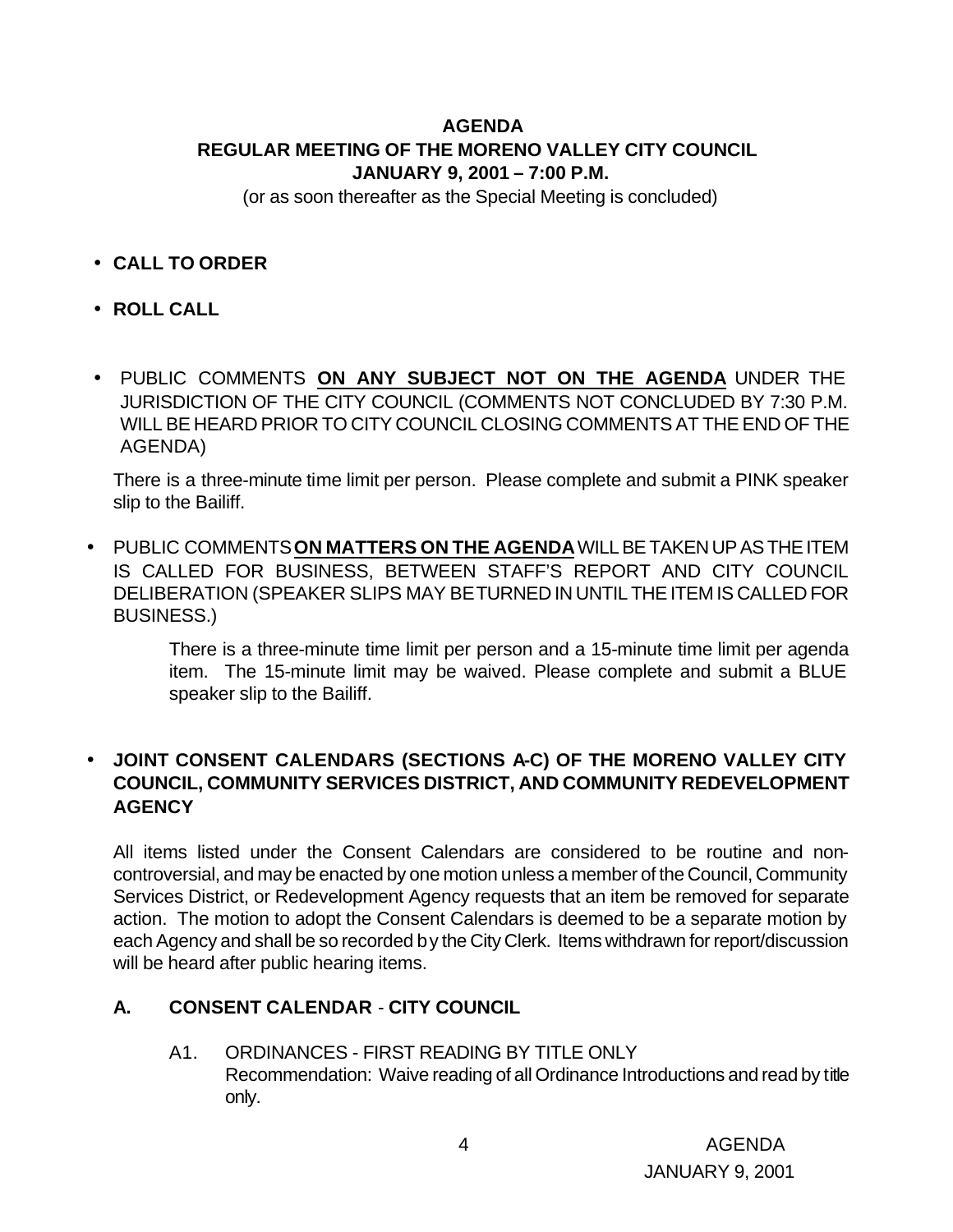A2. WARRANT REGISTERS – NOVEMBER 30, 2000 (Report of: Director of Finance/City Treasurer) Recommendation: Adopt Resolution No. 2001-01, approving the Warrant Registers, including wire transfers, dated November, 2000 in the total amount of \$2,435,082.71

Resolution No. 2001-01

A Resolution of the City Council of the City of Moreno Valley, Approving the Warrant Registers, Dated November 30, 2000

- A3. BID AWARD ASPHALT PAVING TRUCK (Report of: Director of Finance/City Treasurer) Recommendation: Award the bid for the purchase of one Asphalt Paving Truck to Dieterich International Truck Sales, Inc. of San Bernardino, California and authorize the Finance Director to execute the necessary documents in the amount of \$95,229.95, as appropriated in fiscal year 00/01, for program 00010.55110.648.
- A4. PA 99-0033 TEXACO STARMART ACCEPT AGREEMENTS & BONDS FOR PUBLIC IMPROVEMENTS – 24840 SUNNYMEAD BOULEVARD – SUNNYMEAD BOULEVARD, NORTH SIDE, WEST OF PERRIS BOULEVARD – S.J. WEAVER AND ASSOCIATES, 2651 WALNUT AVENUE, SIGNAL HILL, CA 90806 (Report of: Director of Public Works/City Engineer) Recommendation: Accept the bonds and the Agreement for Public Improvements; authorize the Mayor to execute the agreement; and direct the City Clerk to forward the signed agreement to the County Recorder's Office for recordation.
- A5. PA00-0030 WESTERN STATES SELF STORAGE, LLC ACCEPT AGREEMENT & BONDS FOR PUBLIC IMPROVEMENTS – NORTH OF HEMLOCK AVENUE, EAST OF PIGEON PASS ROAD-WESTERN STATES STORAGE, LLC, 6141 RIVERSIDE AVENUE, SUITE 3, RIVERSIDE, CA 92506 (Report of: Director of Public Works/City Engineer) Recommendation: Accept the bonds and the Agreement for Public Improvements; authorize the Mayor to execute the agreement; and direct the City Clerk to forward the signed agreement to the County Recorder's Office for recordation.
- A6. ANNUAL STATEMENT OF INVESTMENT POLICY (Report of: Director of Finance/City Treasurer) Recommendation: Adopt the Annual Statement of Investment Policy, in compliance with California Government Code Section 53646.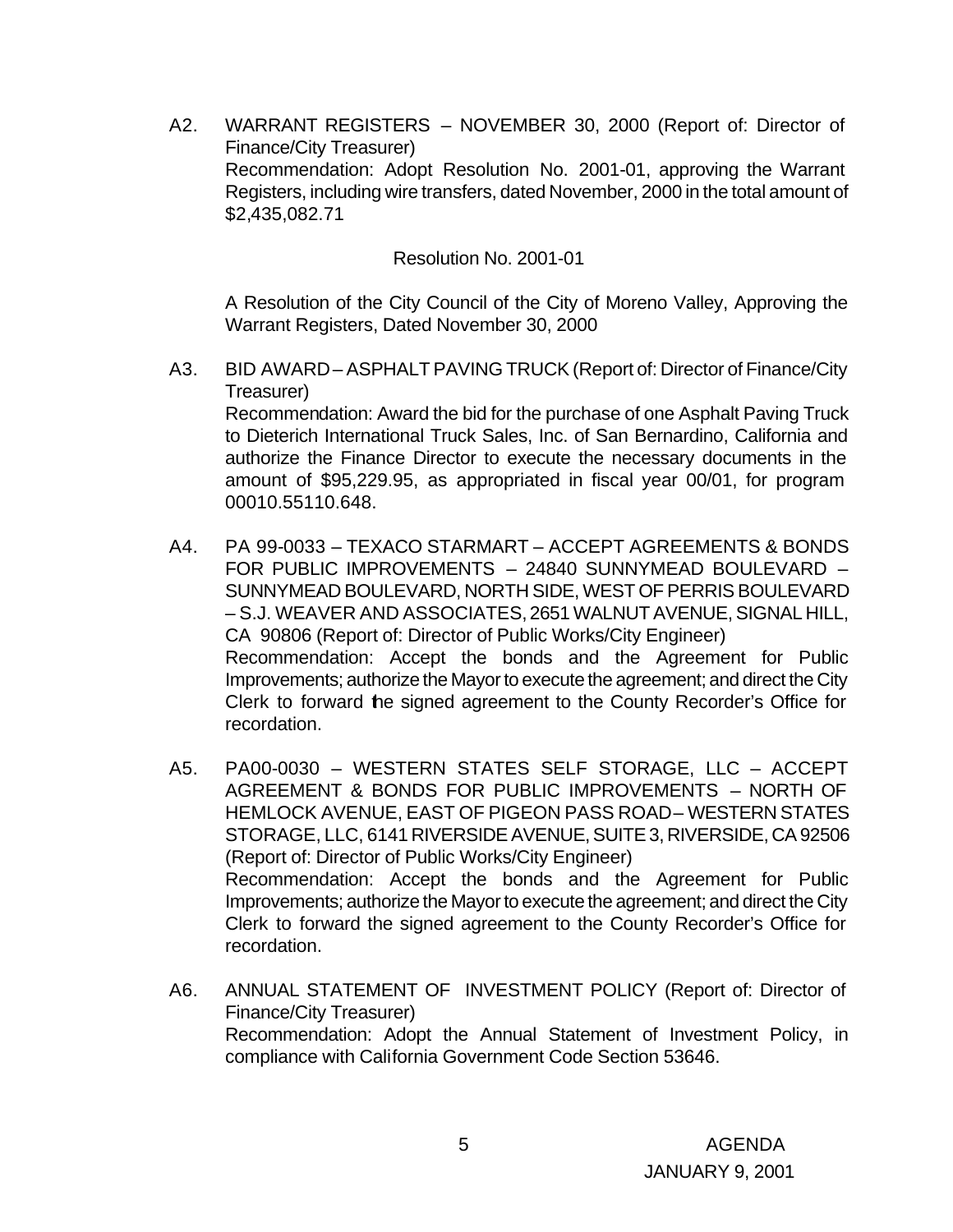- A7. PARCEL MAP 24350, PARCEL 2 ACCEPT REPLACEMENT AGREEMENT AND DEED OF TRUST FOR PUBLIC IMPROVEMENTS AND RELEASE CASH DEPOSIT – FRANKHALE ROAD, SOUTH SIDE, EAST OF MORTON ROAD – JOSE N. SOTO AND SUZANNE B. SOTO (Report of: Director of Public Works/City Engineer) Recommendation: Approve the Replacement Agreement for Public Improvements; authorize the Mayor to execute the agreement in the form attached hereto; accept the Deed of Trust, as reviewed and approved by the City Attorney, as security for the required public improvements; authorize the Finance Director to release the cash deposit in the amount of \$23,000 to Jose N. Soto and Suzanne B. Soto and direct the City Clerk to forward the signed agreement and the Deed of Trust to the County Recorder's Office for recordation.
- A8. 1999-00 REPORT ON DEVELOPMENT IMPACT FEES (Report of: Director of Finance/City Treasurer) Recommendation: Approve the Annual Report on Development Impact Fees in compliance with California Government Code Section 66006.

#### **B. CONSENT CALENDAR** - **COMMUNITY SERVICES DISTRICT**

B1. ORDINANCES - FIRST READING BY TITLE ONLY Recommendation: Waive reading of all Ordinance Introductions and read by title only.

## **C. CONSENT CALENDAR** - **COMMUNITY REDEVELOPMENT AGENCY**

C1. ORDINANCES - FIRST READING BY TITLE ONLY Recommendation: Waive reading of all Ordinance Introductions and read by title only.

## **D. REPORT OF ACTION FROM CLOSED SESSION BY CITY ATTORNEY, IF ANY**

# • **ITEMS REMOVED FROM CONSENT CALENDARS FOR DISCUSSION OR SEPARATE ACTION**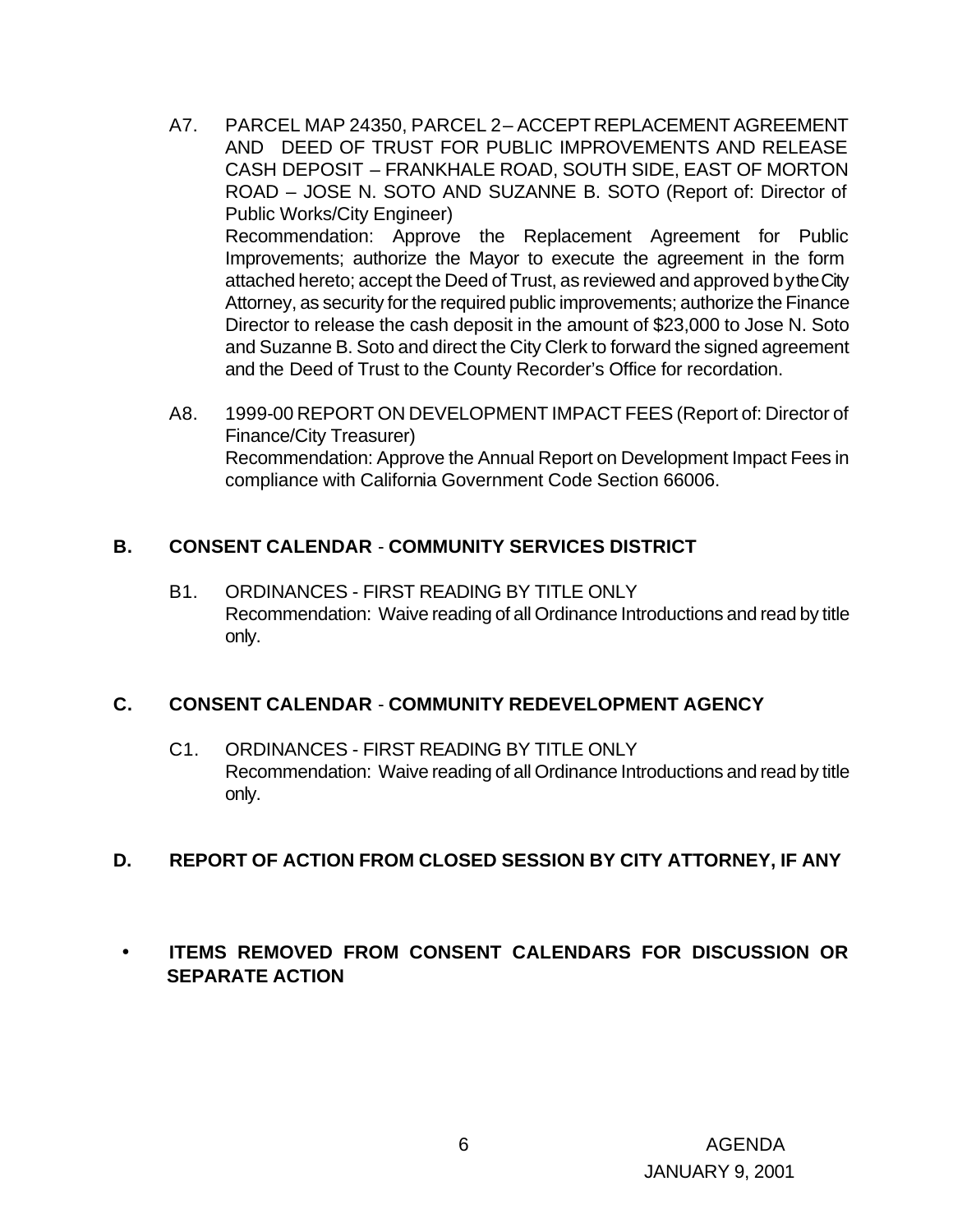# **F. REPORTS**

- F1. CITY AND CSD RESOLUTIONS TO APPROVE AND ADOPT THE POLICY FOR CONDUCTING MAIL BALLOT PROCEEDINGS (Report of: Director of Public Works/City Engineer) Staff recommends that:
	- 1. The City Council approve and adopt Resolution No. 2001-02, The Policy for Conducting Mail Ballot Proceedings ("the Policy")

#### Resolution No. 2001-02

A Resolution of the City Council of the City of Moreno Valley, California, Adopting a Policy for Conducting Mail Ballot Proceedings to Ensure That This Process is Conducted in a Uniform and Consistent Manner as Provided for in the Mandates of Proposition 218

2. The City Council, acting in the capacity as the Board of Directors of the Moreno Valley Community Services District (CSD), approve and adopt Resolution CSD 2001-01, The Policy for Conducting Mail Ballot Proceedings ("the Policy").

Resolution No. CSD 2001-01

A Resolution of the City Council of the City of Moreno Valley, California, Acting in its capacity as the Board of Directors of the Moreno Valley Community Services District Certifies to Approve and Adopt a Policy for Conducting Mail Ballot Proceedings to Ensure That This Process is Conducted in a Uniform and Consistent Manner as Provided for in the Mandates of Proposition 218

- F2. REPORT TO CONSIDER PUBLIC COMMENTS REGARDING THE INCLUSION OF KRISTEN COURT INTO THE COMMUNITY SERVICES DISTRICT ZONE B (RESIDENTIAL STREET LIGHTING) (Report of: Director of Public Works/City Engineer) Recommendation: That the City Council acting in their capacity as the Board of Directors of the Moreno Valley Community Services District (CSD):
	- 1. Accept public comment regarding the proposed inclusion of Kristen Court into the CSD Zone B (Residential Street Lighting), the installation charge spread over five years, and the annual service charge.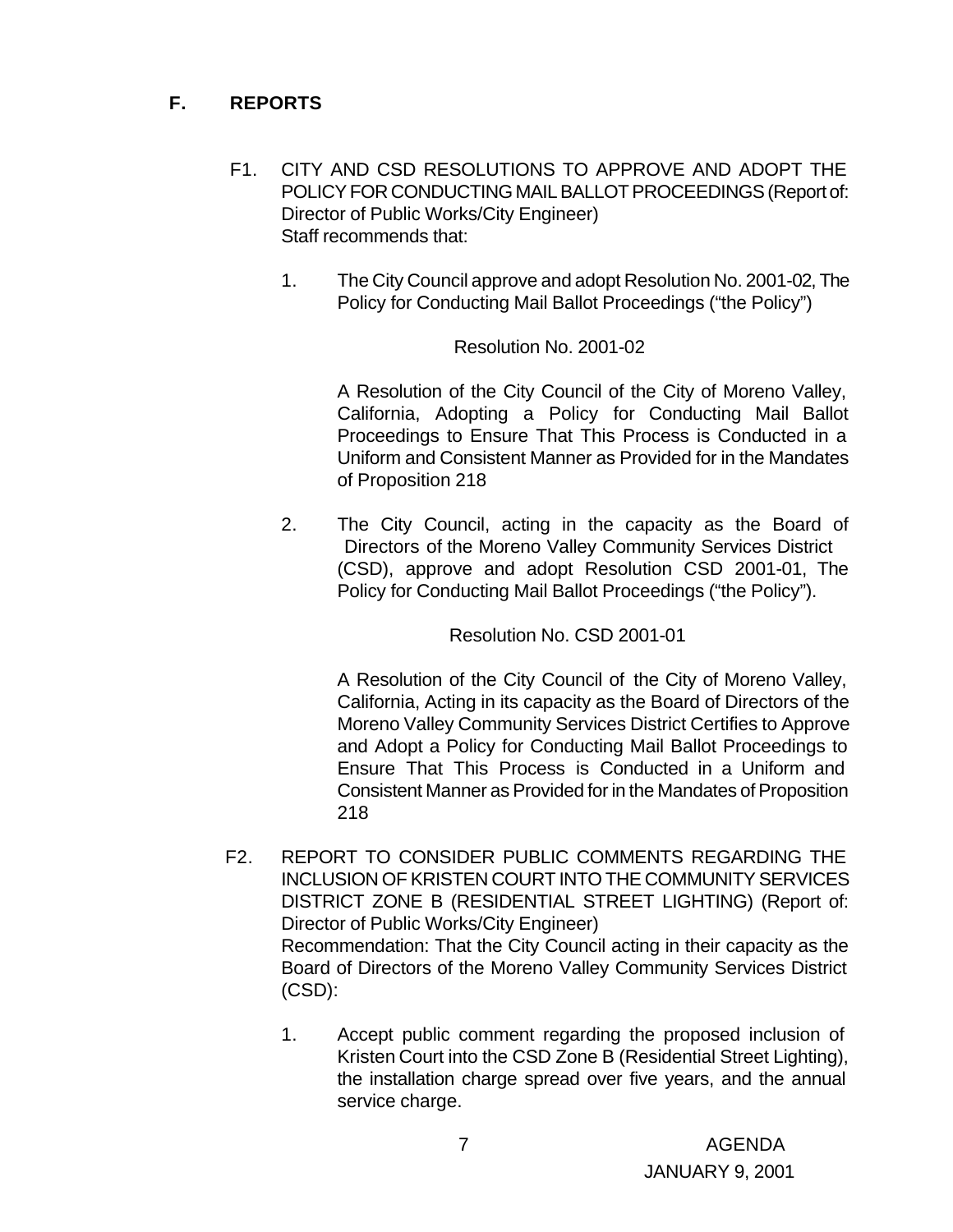- F3. RESOLUTION CSD 2001-02, APPROVE AND ADOPT THE COMMUNITY SERVICES DISTRICT ZONE D (PARKWAY LANDSCAPE MAINTENANCE) SERVICE PLAN POLICY (Report of: Director of Public Works/City Engineer) Recommendation: That the City Council, acting in its capacity as the Board of Directors of the Moreno Valley Community Services District (CSD):
	- 1. Approve and adopt the Zone D (Parkway Landscape Maintenance) Service Plan Policy (the "Policy"). The purpose of this Policy is to provide guidelines and standards consistent with available funding to support landscape maintenance services throughout Zone D service areas. The Policy outlines service level alternatives for landscape maintenance areas consistent with proportional funding as mandated by Proposition 218.

Resolution No. CSD 2001-02

A Resolution of the City Council of the City of Moreno Valley, California, Acting in its capacity as the Board of Directors of the Moreno Valley Community Services District Certifies to Approve and Adopt the Community Services District Zone D (Parkway Landscape Maintenance) Service Plan Policy to Provide Guidelines and Standards for the Maintenance of Zone D Service Areas

#### **G. LEGISLATIVE ACTIONS**

ORDINANCES - 1ST READING & INTRODUCTION - NONE

ORDINANCES - 2ND READING & ADOPTION - NONE

ORDINANCES - URGENCY ORDINANCES - NONE

RESOLUTIONS - NONE